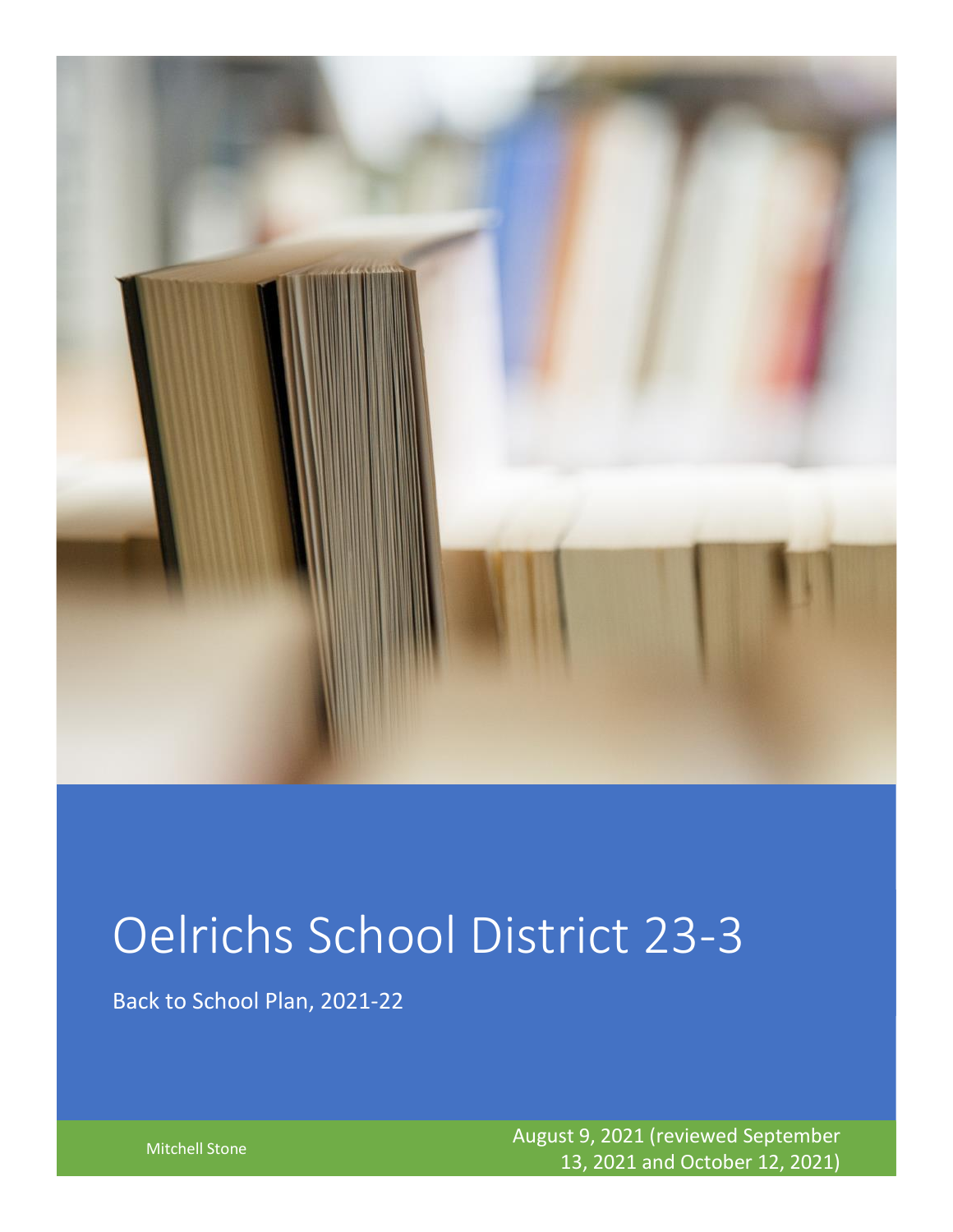The Oelrichs School District's back to school plan for 2021-22 has been developed using a



variety of resources that includes guidelines and guidance from the Centers for Disease Control (CDC), South Dakota Department of Health, South Dakota Department of Education and Oglala Sioux Tribe Health and Education agencies. This plan is intended to serve as a resource and guide to all stakeholders. It is important to note that the steps set forth in this document

can only mitigate, not eliminate, the spread of COVID-19 and other infectious diseases.

The District's updated COVID-19 re-opening plan for 2021-22 was presented to and approved by the Board on August 9, 2021. As part of this process, mitigation steps and protocols have been presented to the Board as part of gathering input on both the ESSER II and ESSER III plans. The last reviews occurred on September 13, 2021 and October 12, 2021 at regularly scheduled Board meetings. The District reserves the right to make changes to this plan to adapt to any changed circumstances and any important modifications will be communicated to all stakeholders in a timely manner.

The District's overall goal is to resume in-person instruction for 2021-22. As ample research shows, most students gain both academically and socially from daily interaction with peers and teachers. However, with that said, the District is committed to opening in as safe and prudent manner as possible which means the need for a plan that incorporates creativity and flexibility in instructional practices and school operations.

The District's updated plan outlines what we will do to keep our students and staff safe while providing rigorous academic instruction to include the ability to engage in a variety of afterschool activities.

#### **Guidelines:**

| A. Pre-Screening for Staff and Students                  |                                                                                                                                                                                                                                                                                                                                                                                                                                                                                                                                                                 |
|----------------------------------------------------------|-----------------------------------------------------------------------------------------------------------------------------------------------------------------------------------------------------------------------------------------------------------------------------------------------------------------------------------------------------------------------------------------------------------------------------------------------------------------------------------------------------------------------------------------------------------------|
| Pre-Screening for Students<br>and Staff (see Appendix A) | Parents/guardians will be provided with a CDC approved<br>$\bullet$<br>checklist to screen their children at home for fever or<br>chills, breathing difficulties, cough, loss of taste or smell,<br>sore throat, nausea, or diarrhea.<br>Parents/guardians should keep their children at home if<br>they exhibit any of the above conditions.<br>Parents/guardians are encouraged to seek medical advice<br>if symptomatic.<br>Staff will be provided with the same checklist and will be<br>encouraged to stay home and seek medical advice if<br>symptomatic. |

The following will serve as general guidelines for in-person instruction: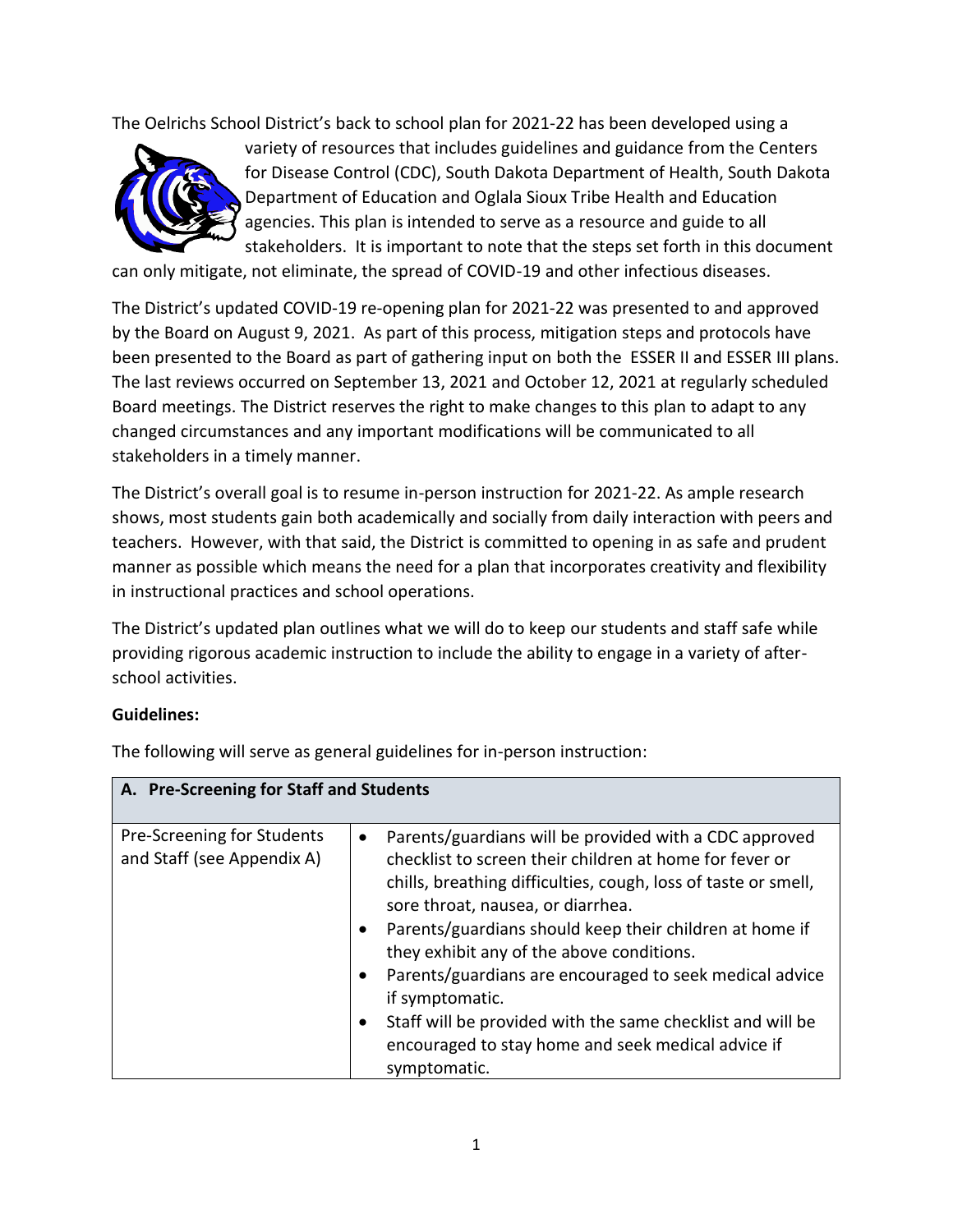| <b>B.</b> Staff and Student Health              |                                                                                                                                                                                                                                                                                                                                                                                                                                                                                                                                                                                                                                                                                                                      |
|-------------------------------------------------|----------------------------------------------------------------------------------------------------------------------------------------------------------------------------------------------------------------------------------------------------------------------------------------------------------------------------------------------------------------------------------------------------------------------------------------------------------------------------------------------------------------------------------------------------------------------------------------------------------------------------------------------------------------------------------------------------------------------|
| <b>Personal Protection</b><br><b>Strategies</b> | All students and staff will wear marks when in hallways<br>$\bullet$<br>or common areas and in situations when physical<br>distancing is not possible.<br>While parents/guardians are encouraged to provide face<br>$\bullet$<br>coverings, the District will have masks available upon<br>request.<br>Classrooms will be configured to maximize physical<br>$\bullet$<br>distancing.<br>Hand Sanitizer will be available near all entrances,<br>classrooms and other common areas.<br>To the fullest extent possible, items such as bathroom<br>faucets and soap dispensers will be touchless.<br>All water fountains for individual use will be closed.<br>Students and staff will be encouraged to use refillable |
|                                                 | water bottles.<br>Besides physical distancing, students, when appropriate,<br>$\bullet$<br>will be asked to "cohort" with their classmates to reduce<br>contact with students.<br>Students will walk on the right side of the hallways and<br>$\bullet$<br>there will be no loitering around lockers or other<br>common gathering areas.<br>Plexiglass shields will be used in high traffic areas such as<br>$\bullet$<br>in the main office.<br>Students will use individual school supplies and the use<br>$\bullet$<br>of group manipulatives will be eliminated as much as<br>possible.                                                                                                                          |
|                                                 | The District will teach handwashing etiquette and the<br>proper wearing of masks (i.e. respiratory etiquette).<br>The District will purchase additional cleaning equipment<br>such as floor scrubbers to ensure high traffic areas are<br>sanitized on a regular basis.<br>Stay healthy guidelines from the CDC and SD Department<br>of Health will be posted in common areas and hard<br>copies will be provided to all students, parents/guardians<br>and District staff.                                                                                                                                                                                                                                          |
| <b>Social/Emotional Needs</b>                   | The District has a full-time behavior specialist who is<br>$\bullet$<br>available to students for face-to-face sessions or, if<br>necessary, whatever communication medium is most<br>effective.<br>The District will contract with external health providers<br>such as Behavior Management Services (BMS) to increase                                                                                                                                                                                                                                                                                                                                                                                              |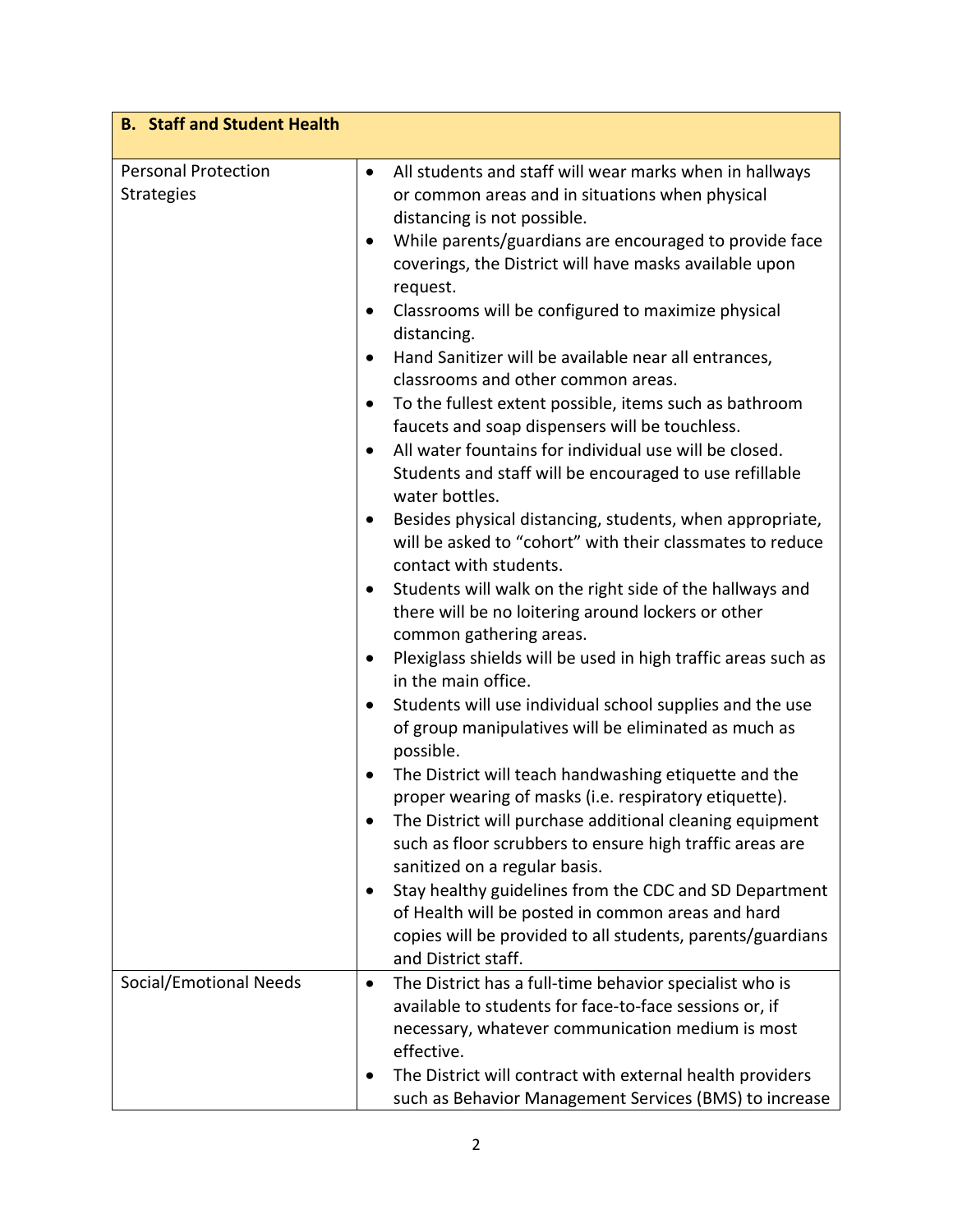| in-person counseling services to students and staff on a<br>weekly basis.<br>The District will implement several of its pre-Covid-19 SEL<br>programs such as peer-to-peer mentoring, Character |
|------------------------------------------------------------------------------------------------------------------------------------------------------------------------------------------------|
| Counts, and other culturally relevant activities.                                                                                                                                              |

| C. Instruction                 |                                                                                                                                                                                                                                                                                                                                                                                                                                                                                                                                                                                                                                                                                                                                                                                                                                                                                                                               |
|--------------------------------|-------------------------------------------------------------------------------------------------------------------------------------------------------------------------------------------------------------------------------------------------------------------------------------------------------------------------------------------------------------------------------------------------------------------------------------------------------------------------------------------------------------------------------------------------------------------------------------------------------------------------------------------------------------------------------------------------------------------------------------------------------------------------------------------------------------------------------------------------------------------------------------------------------------------------------|
| <b>On-Campus Learning</b>      | The District will return to a 5-day school week for all<br>$\bullet$<br>students and established attendance and truancy policies<br>and procedures will be followed.<br>The Board-approved school calendar for 2021-22 is<br>$\bullet$<br>currently posted on the District website and hard copies<br>are included in registration packets for both new and<br>returning students.                                                                                                                                                                                                                                                                                                                                                                                                                                                                                                                                            |
| On-Line<br>Learning/Technology | While we will return to face-to-face instruction, the<br>$\bullet$<br>District will continue to build on the technology efforts of<br>2020-21 to include acquiring and updating electronic<br>devices for all students to enhance a blended learning<br>experience. As part of this, the District will continue to<br>provide professional development to teachers and staff in<br>Learning Management Systems.<br>The District will employ at least a half-time Information<br>٠<br>Technology (I.T.) coordinator to ensure both hardware<br>and software are working properly for both students and<br>staff.<br>The District will offer on-line learning to students but only<br>on a case-by-case basis with prior approval and only in<br>very extenuating circumstances such as a COVID-19<br>diagnosis.<br>Grading, assessment, attendance and rigor levels will be<br>$\bullet$<br>the same for all learning options. |
| Learning Loss                  | The District will offer summer enrichment and credit<br>$\bullet$<br>recovery options in addition to after-school tutoring and<br>remediation.<br>The District will upgrade access to its library and other<br>types of information resources.<br>New technologies such as interactive smart boards will be<br>used across all grade levels as part of the learning<br>management system.<br>The District will contract with reading and math specialists<br>to provide additional classroom support.                                                                                                                                                                                                                                                                                                                                                                                                                         |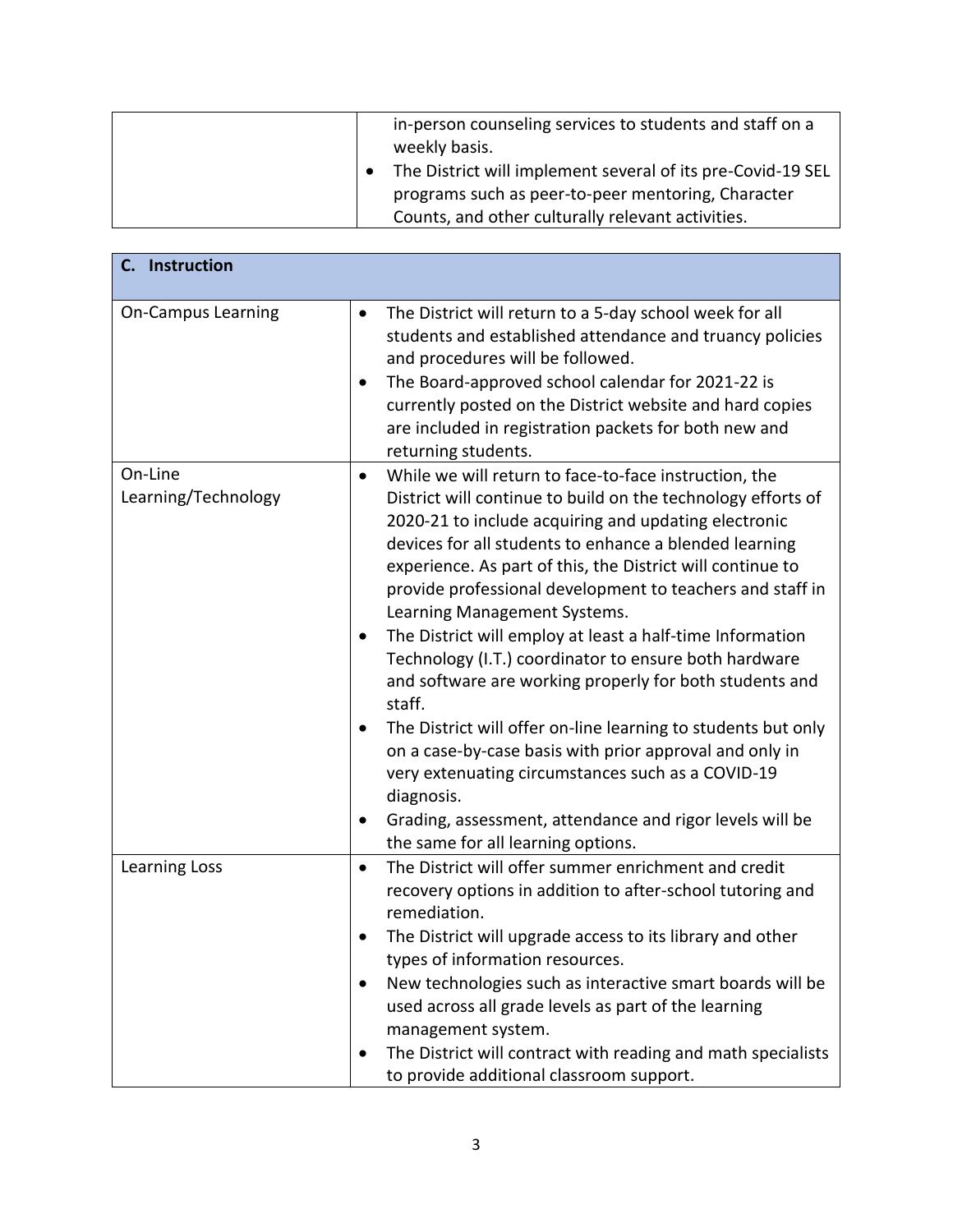| <b>D. Parent and Guardians</b> |                                                                                                                                                                                                                                                                                                                                                                                                                 |
|--------------------------------|-----------------------------------------------------------------------------------------------------------------------------------------------------------------------------------------------------------------------------------------------------------------------------------------------------------------------------------------------------------------------------------------------------------------|
| Engagement                     | Parent/family Partnerships will be an important aspect in<br>helping students to regain learning loss. Parents and<br>stakeholders will be provided with materials (on-line and hard<br>copies) on how they can best support their children's learning,<br>particularly in a remote learning environment. The District will<br>also continue Parent/Teacher conferences with the option to<br>attend virtually. |

| <b>E.</b> SPED Services |                                                                                                                                                                                                                                                                                                   |
|-------------------------|---------------------------------------------------------------------------------------------------------------------------------------------------------------------------------------------------------------------------------------------------------------------------------------------------|
| Services                | Oelrichs School District is committed to providing free and<br>appropriate educational opportunities for students with<br>disabilities, as required by law. All students, whether on-line<br>or in-person, will continue to receive appropriate services as<br>outlined in their IEP or 504 Plan. |

| <b>F.</b> Food Service                      |                                                                                                                                                                                                                                                                                                                                                                                                                                                                                                                                                                            |
|---------------------------------------------|----------------------------------------------------------------------------------------------------------------------------------------------------------------------------------------------------------------------------------------------------------------------------------------------------------------------------------------------------------------------------------------------------------------------------------------------------------------------------------------------------------------------------------------------------------------------------|
| Social Distancing and<br><b>Cleanliness</b> | Tables will be spread apart with seating limited to half<br>٠<br>capacity whenever possible.<br>Lunch periods will be staggered to minimize the number<br>$\bullet$<br>of students and staff in the serving and dining areas.<br>Whenever possible, food will be prepacked to minimize<br>$\bullet$<br>the risk of contamination.<br>Salad bars will be eliminated for the time-being and pre-<br>$\bullet$<br>packaged salads will be provided.<br>Staff will conduct increased cleaning and sanitation of<br>$\bullet$<br>high-touch surfaces throughout the school day. |

| <b>G. Facility Upgrades</b> |                                                                                                                                                                                                                                                                                                                                                                                                    |
|-----------------------------|----------------------------------------------------------------------------------------------------------------------------------------------------------------------------------------------------------------------------------------------------------------------------------------------------------------------------------------------------------------------------------------------------|
|                             | The Elementary School playground will be upgraded and<br>expanded to promote social distancing and student safety.<br>The elementary school roof which is over 50 years old and<br>is leaking and causing mold issues in the classrooms,<br>particularly in the library, music room, guidance<br>counselors office, and boy and girl lockers rooms, will be<br>replaced to protect student health. |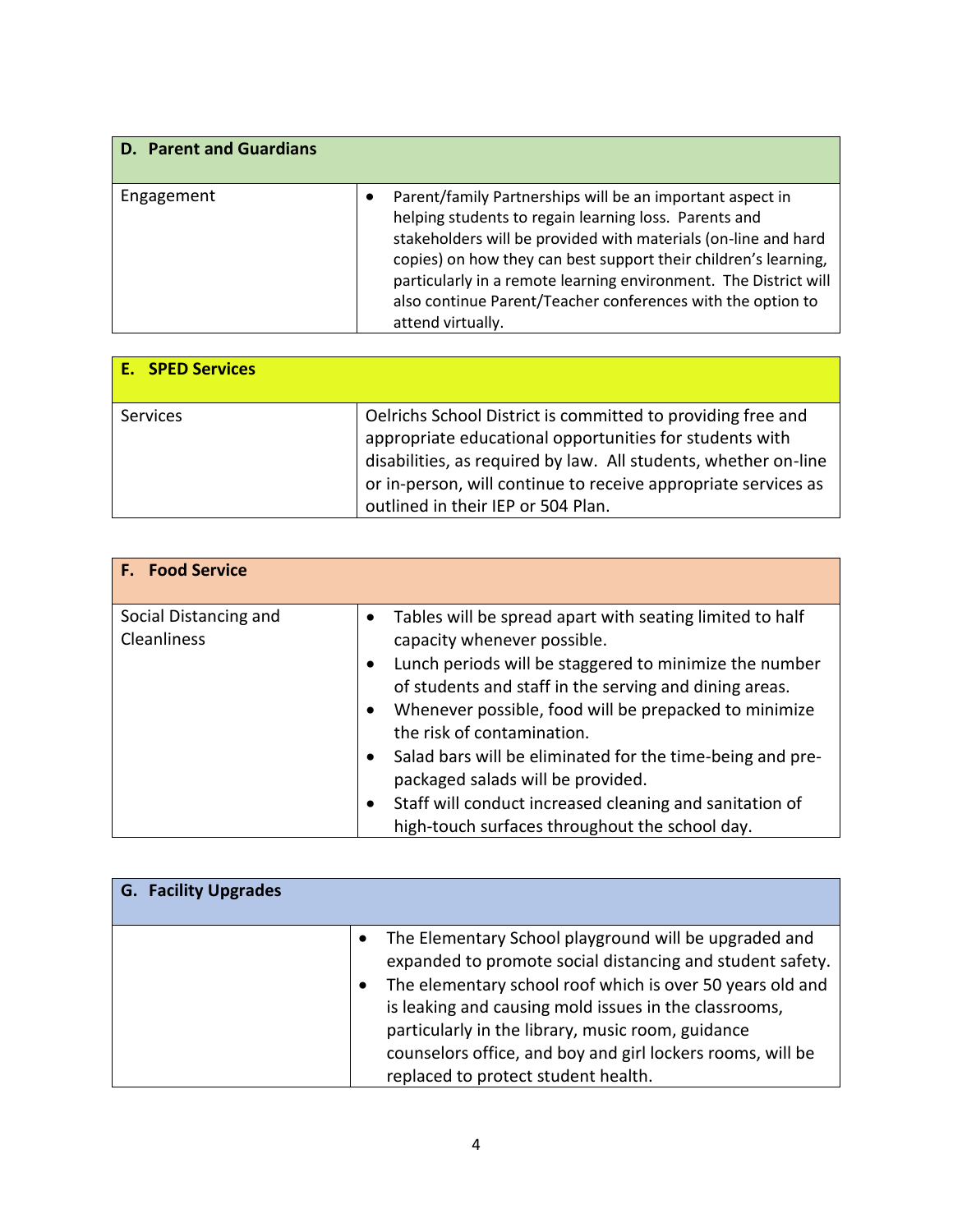| HVAC systems, District-wide, will be inspected and<br>$\bullet$                                                                                      |
|------------------------------------------------------------------------------------------------------------------------------------------------------|
| upgrades to air filter and ventilation systems will be made                                                                                          |
| when possible and practical.                                                                                                                         |
| The District will upgrade its security systems to better monitor<br>the safety precautions and social distancing of students, staff<br>and visitors. |
| Old carpets will be replaced with vinyl tiles which are easier to<br>clean and sanitize.                                                             |

| H. Visitors |                                                                                                                                                                                                                                                                                                                                                                                                                                                                                                                                                                                                                                                                                                                      |
|-------------|----------------------------------------------------------------------------------------------------------------------------------------------------------------------------------------------------------------------------------------------------------------------------------------------------------------------------------------------------------------------------------------------------------------------------------------------------------------------------------------------------------------------------------------------------------------------------------------------------------------------------------------------------------------------------------------------------------------------|
| Protocols   | Visitors will be required to make an appointment to meet<br>with District teachers and/or staff.<br>Visitors will need to wear a mask.<br>Vendors and delivery persons may be allowed with prior<br>notice and their movements will be closely restricted to<br>their particular task (e.g. food delivery) and they will be<br>required to wear masks.<br>Consultants will be permitted into the buildings but must<br>$\bullet$<br>make prior arrangements, wear a mask, and practice<br>social distancing when appropriate.<br>All scheduled parent/teacher conferences and back-to-<br>$\bullet$<br>school nights may be offered both via Zoom and in-person<br>to minimize the number of people in the building. |
|             |                                                                                                                                                                                                                                                                                                                                                                                                                                                                                                                                                                                                                                                                                                                      |

| <b>Quarantine and Close Contact</b><br>Ι.                              |                                                                                                                                                                                                                                                                                                                                                                                                                                                                                                             |
|------------------------------------------------------------------------|-------------------------------------------------------------------------------------------------------------------------------------------------------------------------------------------------------------------------------------------------------------------------------------------------------------------------------------------------------------------------------------------------------------------------------------------------------------------------------------------------------------|
| Students and Staff who<br>exhibit COVID-19 symptoms<br>during the day. | The District will follow guidance from the SD Department<br>$\bullet$<br>of Health. If a student or staff member becomes sick with<br>COVID-19 symptoms during the school day, the<br>student/staff member will be isolated and then sent home.<br>Parents/Guardians are responsible for student<br>transportation. See the following for detailed information:<br>https://doe.sd.gov/coronavirus/documents/DOE-DOH-<br>073020.pdf<br>Classroom and other contact areas will be thoroughly<br>٠<br>cleaned. |
| Positive Cases and Response                                            | The District will follow guidance from the SD Department<br>$\bullet$<br>of Health. If a staff/student has been confirmed by the SD<br>Department of Health or other recognized public health<br>entity to be COVID-19 positive, the school will follow SD<br>Department of Health or other recognized public health<br>guidelines for contact tracing and school closure. The<br>District reserves the right to exclude individuals from                                                                   |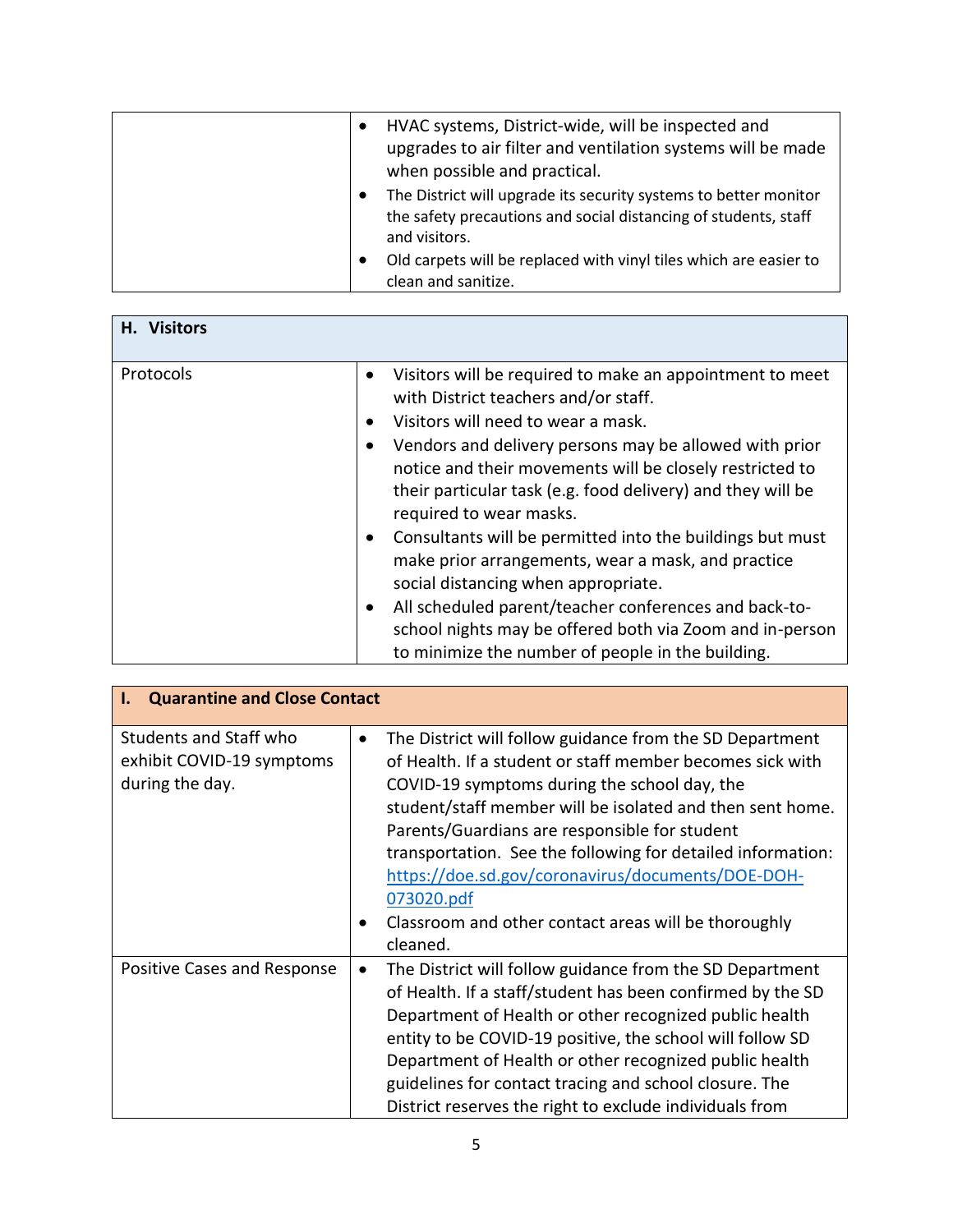| school based on advice from the SD Department of Health<br>and SD Codified Law (13-28-7.3). See the following for<br>detailed information: |
|--------------------------------------------------------------------------------------------------------------------------------------------|
| https://doe.sd.gov/coronavirus/documents/DOE-DOH-<br>073020.pdf                                                                            |

| <b>Transportation and Bussing</b><br>J. |                                                                                                                                                                                                                                                                                                                                                                                                                                                                                                                                                                                                                                                                                                                             |  |
|-----------------------------------------|-----------------------------------------------------------------------------------------------------------------------------------------------------------------------------------------------------------------------------------------------------------------------------------------------------------------------------------------------------------------------------------------------------------------------------------------------------------------------------------------------------------------------------------------------------------------------------------------------------------------------------------------------------------------------------------------------------------------------------|--|
| <b>Bussing</b>                          | The District will resume its normal bus routes and pick up<br>$\bullet$<br>and drop off times.<br>The District will add a larger, 84 seat capacity bus to<br>٠<br>increase social-distancing on bus runs.<br>The District will add an additional passenger van to<br>$\bullet$<br>increase social-distancing on activity runs.<br>The following will be observed:<br>$\bullet$<br>Students will be required to wear masks.<br>$\circ$<br>Students will be assigned seats and social<br>$\circ$<br>distancing will be enforced to the fullest extent<br>possible.<br>Windows will be lowered (weather permitting).<br>$\circ$<br>Busses will be sanitized after each use.<br>$\Omega$<br>Drivers will wear masks.<br>$\circ$ |  |
| <b>School Vehicles</b>                  | The District will try to minimize students riding in school<br>٠<br>vehicles (e.g. passenger van). However, if used, students<br>will be social distanced to the fullest extent possible and<br>the vehicles will be cleaned and sanitized after each use.<br>The District will add an additional vehicle to help reduce<br>$\bullet$<br>student numbers per vehicle.                                                                                                                                                                                                                                                                                                                                                       |  |

| K. Extra-Curricular Activities |                                                                                                                                                                                                                                                                            |
|--------------------------------|----------------------------------------------------------------------------------------------------------------------------------------------------------------------------------------------------------------------------------------------------------------------------|
| <b>Physical Education</b>      | Physical Education classes will be held and activities will<br>be conducted following all social distancing requirements<br>to the fullest extent possible. Equipment will be sanitized<br>between classes.                                                                |
| <b>Field Trips</b>             | The District will resume field trips although particular care<br>$\bullet$<br>will be taken regarding the educational merits of the trip<br>and the number of students attending.<br>All transportation protocols noted in this document will be<br>$\bullet$<br>followed. |
| Sports                         | The District plans to resume its regular sports activities<br>٠<br>and will follow guidance from the SD High School                                                                                                                                                        |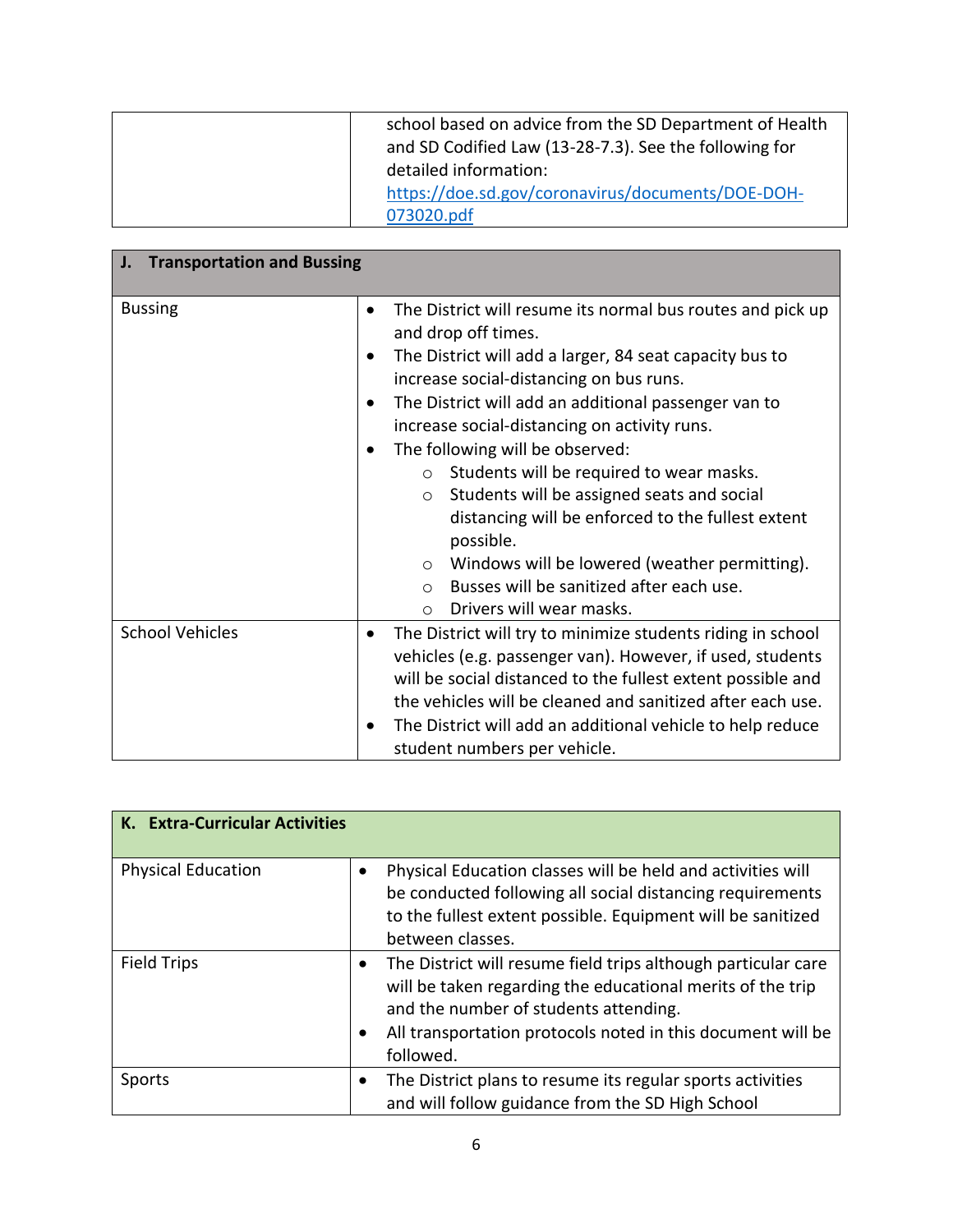| Activities Association, SD Department of Education, SD |
|--------------------------------------------------------|
| Department of Health and OST Health and Education      |
| officials.                                             |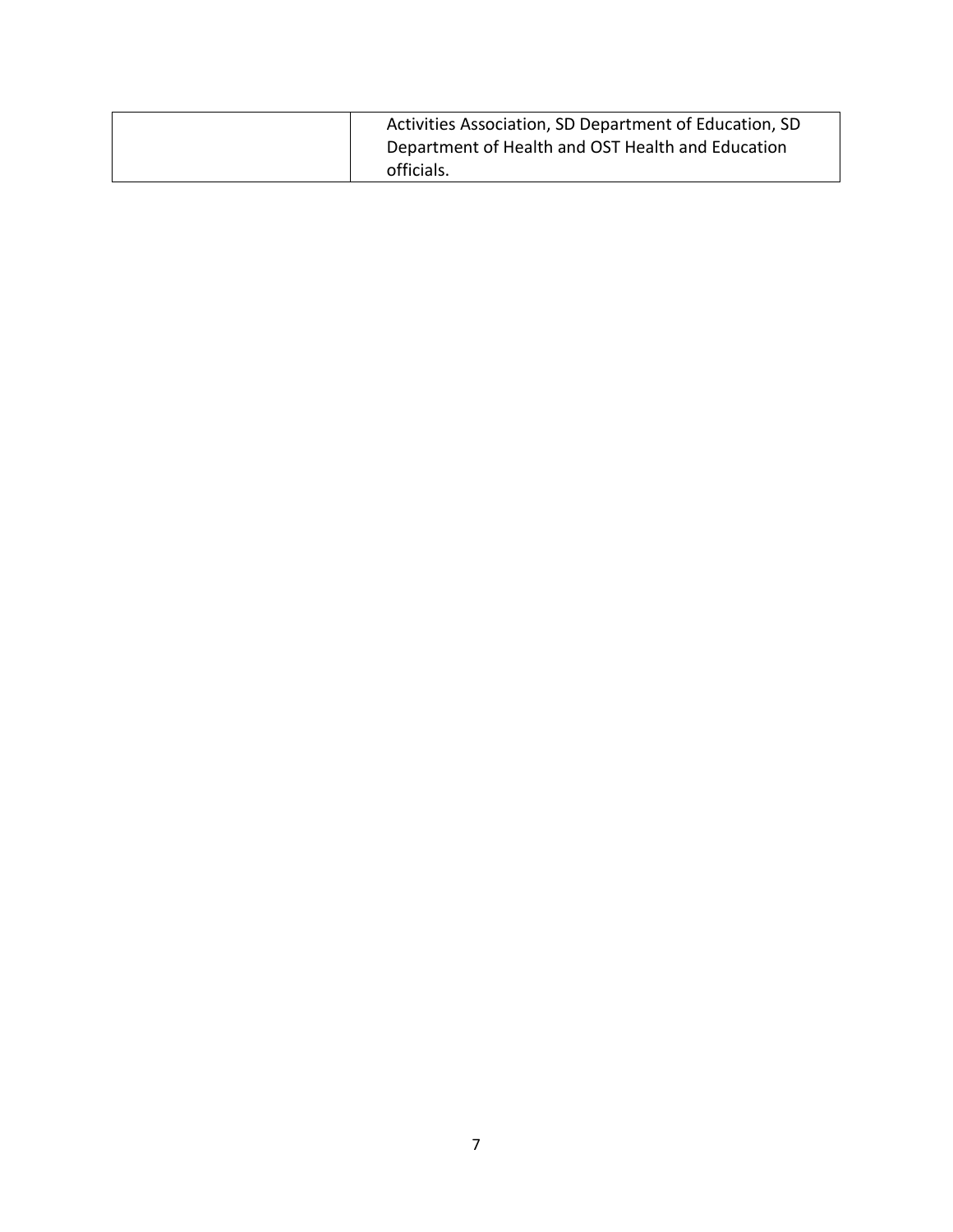## **STUDENT SYMPTOM SCREENING CHECKLIST (Appendix A)**

 $\blacksquare$ 

| Has your child had close contact (within 6 feet for at least<br>15 minutes) with a confirmed case of COVID-19? | <b>YES</b> | NO        |
|----------------------------------------------------------------------------------------------------------------|------------|-----------|
| Does your child have chills or a fever of 100.4 or greater?                                                    | <b>YES</b> | NO.       |
| Does your child have new or worsening cough?                                                                   | <b>YES</b> | NO.       |
| Does your child have shortness of breath or difficulty<br>breathing?                                           | <b>YES</b> | NO.       |
| Is your child experiencing fatigue?                                                                            | <b>YES</b> | NO.       |
| Does your child have unexplained muscle or body aches?                                                         | <b>YES</b> | NO.       |
| Does your child have a headache (not related to a known<br>health condition i.e. migraines)?                   | <b>YES</b> | NO        |
| Does your child have a new loss of taste or smell?                                                             | <b>YES</b> | <b>NO</b> |
| Does your child have a sore throat?                                                                            | <b>YES</b> | NO.       |
| Has your child been experiencing nausea or vomiting?                                                           | <b>YES</b> | NO.       |
| Does your child have diarrhea?                                                                                 | <b>YES</b> | NO        |

\*Based on CDC guidelines

|  | If YES to ANY of the questions, DO NOT SEND YOUR CHILD TO SCHOOL.           |
|--|-----------------------------------------------------------------------------|
|  | Please seek guidance from your medical provider. Contact your school to     |
|  | inform them of your child's symptoms. You may also contact the South Dakota |
|  | Department of Health at 1-800-592-1861 with questions.                      |
|  | If NO to ALL questions, go to school.                                       |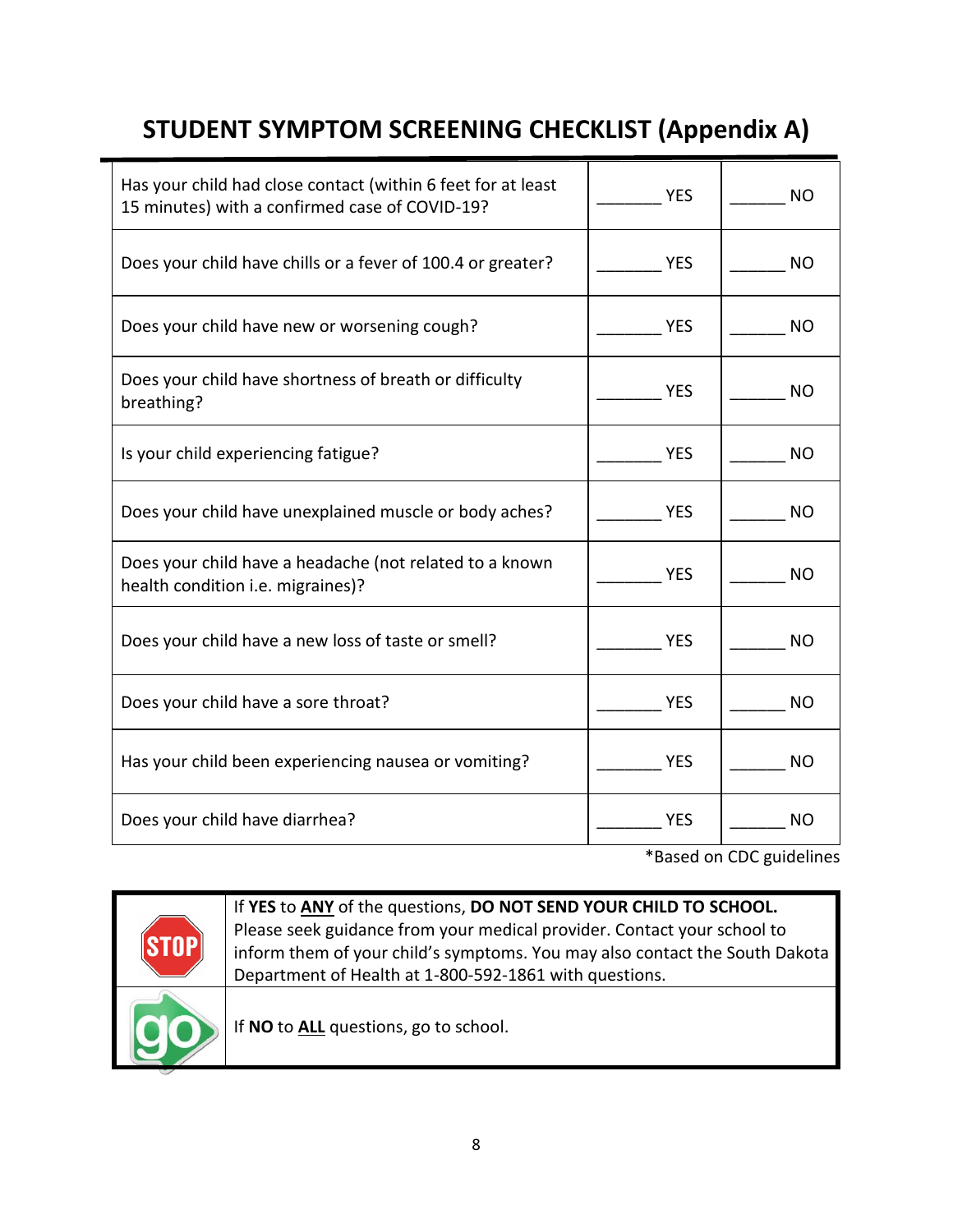### **Resource Guide for Staff and Families (Appendix B)**

#### **A. Vaccine Opportunities**

The District strongly encourages staff and eligible students to receive one of the three currently FDA approved COVID-19 vaccinations. If you have a child who is 12 years old or older and you're interested in having them receive the COVID-19 vaccine, the following are a sampling of the resources available in this area and you are encouraged to find the best solution to meet your individual needs:

#### **Monument Health, Fall River County**

Call the COVID Triage Line at (605)745-8910 and press option #9 to schedule an appointment.

#### **IHS – Pine Ridge Service Unit**

Call (605)867-5131 for more information.

#### **B. Other COVID-19 Resources for Staff and Families**

South Dakota Department of Health

[https://doh.sd.gov](https://doh.sd.gov/)

South Dakota Department of Education

[https://doe.sd.gov](https://doe.sd.gov/)

Centers for Disease Control and Prevention

[https://cdc.gov](https://cdc.gov/)

Fall River Health Services

[https://www.frhssd.org](https://www.frhssd.org/)

OST Health Administration

Call (605)867-1704

#### **C. School Contact Information**

For additional information or questions please do not hesitate to call your child's teacher or PK-12 Principal Darla Peterson at [darla.peterson@k12.sd.us](mailto:darla.peterson@k12.sd.us) or School Secretary Becca Naser at (605)535-2631 or [rebeccca.naser@k12.sd.us.](mailto:rebeccca.naser@k12.sd.us)

#### **D. Stay Informed**

#### **1. School Reach**

This is a phone messaging service used to convey school news and updates. Please contact Becca Naser at the above number to make sure you are subscribed.